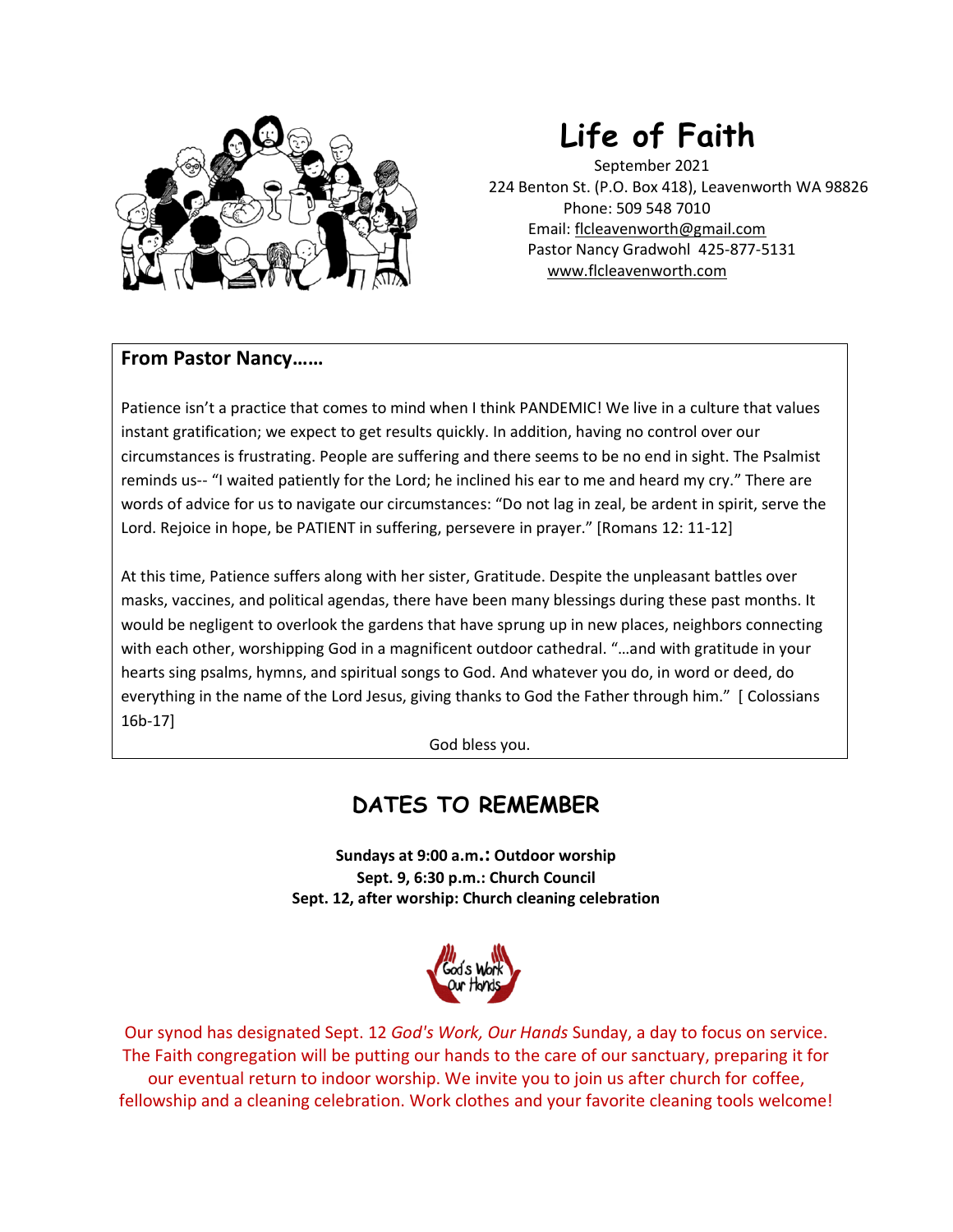#### **Reflections on the Pandemic** by Danny Thomassen



I was asked by Peter Spiegel to think about my spiritual practices during COVID and possibly how my practices may have changed over time and how they have helped me through difficult times and

moved me to hear God. WOW!

It has been almost a year and half since COVID landed on our doorsteps. I remember in early March 2020 when members of our family were going to attend a school play with my grandson on stage. We had intense debate whether we should attend or whether he should even be allowed to participate in the play? If we do go should we stand against the side wall or move our folding chairs to the back of the auditorium away from the mass audience? This was pre-masking and social distancing was in its infancy of becoming the new social standard. There was so much confusion, uncertainty and even fear of our society running rampant and falling apart. As time continued, cases were rising and Washington State went into lockdown threating the extinction of businesses, jobs, and many families' security. In many ways I felt powerless, isolated and afraid for the future. I wanted to do something proactive and positive to make myself feel better about our new circumstances. How does the average person help and support a community in crisis with imperfect confusing polarizing social media information? Can a creative person really think outside the box when the standards of normal social conduct are turned upside down with options that may save your life or even take it away?

I found that God's word, interactions with my Faith Lutheran community and my wife, the

retired Registered Nurse, helped me to make some gradual transitions. Like many married couples we had our share of verbal disputes regarding lifestyle with COVID; however she always reflected with a focus on the science and her persistent arguments seemed to connect with reality for me on the issues. She had seen other pandemics working in the hospital for over 32 years and her experiences provided me the learning curve to better understand our current crisis. Solid reliable earthly knowledge is important and powerful.

God has given all of us the capacity to influence our own destinies'. God is always with us; He is the comforter and our strength; that is a constant reliable support. There were worries of course. Our two sons and daughter's-in-law all work to support our five grandchildren. What will happen with the family structures and security if they are unable to continue to bring in an income? Clearly, COVID has a different impact on all of us depending on our personal circumstances. My wife and I have secure income *without*  the challenges of COVID in the work place and a roof over our heads. What will happen to our children if they are unable to meet the mortgage payment, need to find another occupation or are infected with the COVID disease? As COVID pulses through the core of our lives, what helps me is to consider the interconnectedness of God, nature and human life. I have developed a greater appreciation for all the simple wonderful things in the world; this beautiful creation that God has provided for all creatures. That is when I *listen for God* and He gives me peace. All we really have is our faith, our daily spiritual connections and the promises of God. Beyond that, so be it; His will be done.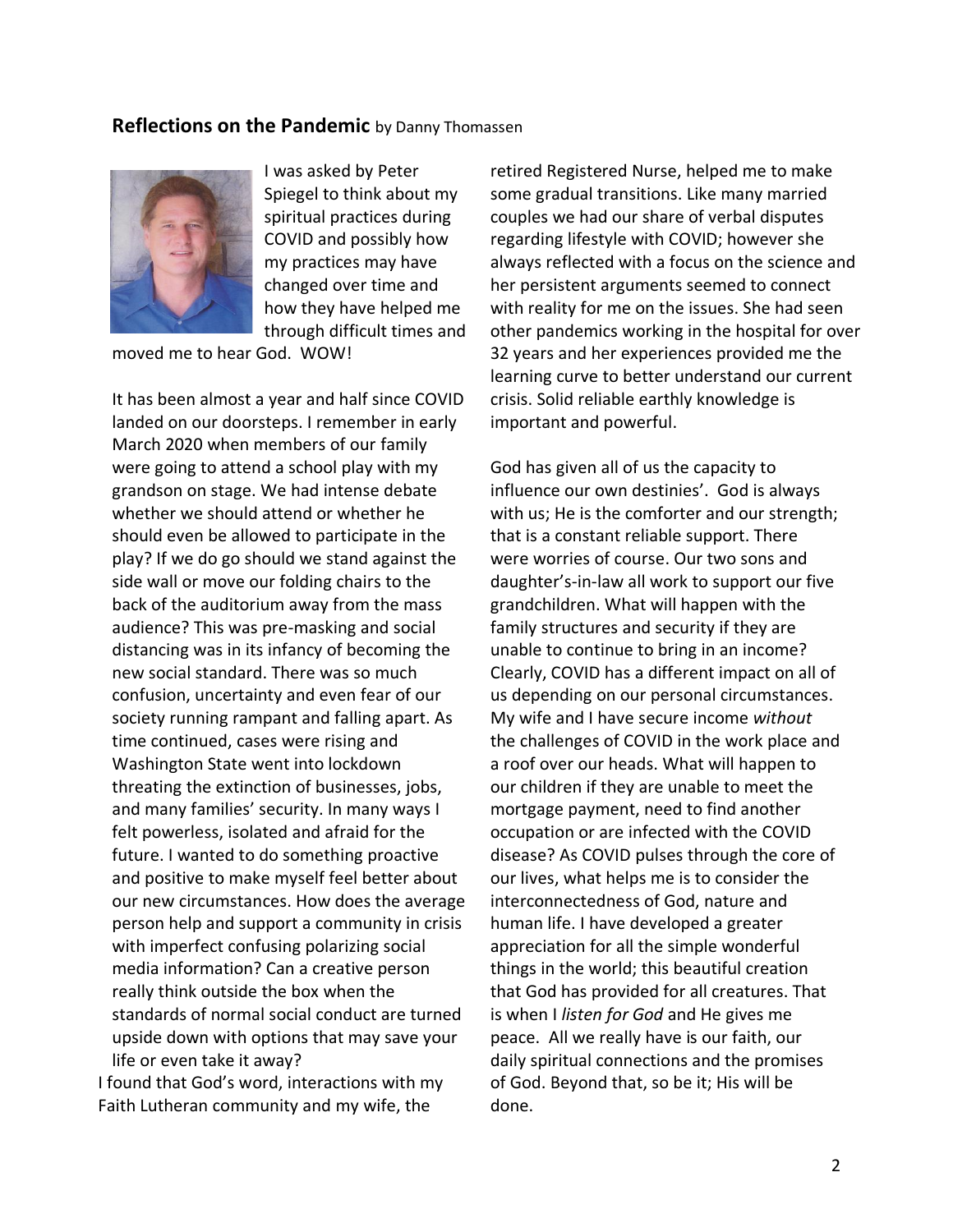

### **CHURCH COUNCIL** 8/19/2021 (Next meeting: 9/9/2021, 6:30 p.m.)

- Pr. Nancy has found the parsonage yard to be ideal for ministry, many visits with many people.
- New Sunday School materials have been ordered.
- Sail classes are taking place at Faith twice weekly.
- New landscapers, Emmanuel and Gabriel, have been hired to mow the lawn and maintain the grounds.
- A new LGBTQ banner has been purchased to display at church.
- The newly hired bookkeeper, Tricia Cook, was introduced to the council.
- On September 12, "God's work, our hands" day, Council suggests a church clean up day to prepare the inside of the church for indoor worship.
- Pr Nancy would like to see the directory updated.
- Lisa Therrell is working on the Food Pantry project. The boxes have been painted but not yet placed.
- There has been a slow decline in giving with balances lower than budgeted this year. There is a decrease of \$6000 in giving from last year. Reserve savings are stable.
- With the change in office staff, new arrangements for signing checks were approved.
- Greg Steeber was approved for the position of Controller for Finances.
- It was suggested that a card with instructions for online giving be placed near the collection plate.
- Major building projects have been postponed until Fall: church entrance grate and others.
- Worship start time will remain 9:00 a.m. through the summer and will continue outside, weather permitting, until October 3. Council will ask the Worship Committee to consider indoor services starting October 3. Masks would need to be required for Covid protections.
- Connie will make up a cleaning duties list.
- Localtel is working on upgrading the internet connection which will hopefully provide faster connection throughout the church campus.
- Judy Derpack is working on redistributing the playground equipment from the back of the church. She has also led the effort to acquire back to school supplies for community children through donations from the Faith community.
- Next Council meeting will be September 9 at 6:30 p.m. in person at Faith

After a long search, we are happy to have a After a long search, we are nuppy to the<br>new bookkeeper with us at Faith. Tricia Cook<br>new bookkeeper with us at Faith. Tricia Cook new bookkeeper with us at runn. ....<br>and Pastor Nancy are neighbors and became<br>and Pastor Lubreugh their daily dog-walking. and Pastor Nancy are neighbors and all pastor Nancy are neighbors and all past and participate.<br>acquainted through their daily dog-walking. acquainted through their adily above.<br>She comes to us with a wealth of experience<br>She comes to us withing in to her part-time the comes to us with a wealth by expressible comes to us with a wealth by expression.<br>and is already settling in to her part-time position.

position.<br>Welcome, Tricia. We're glad you're here!